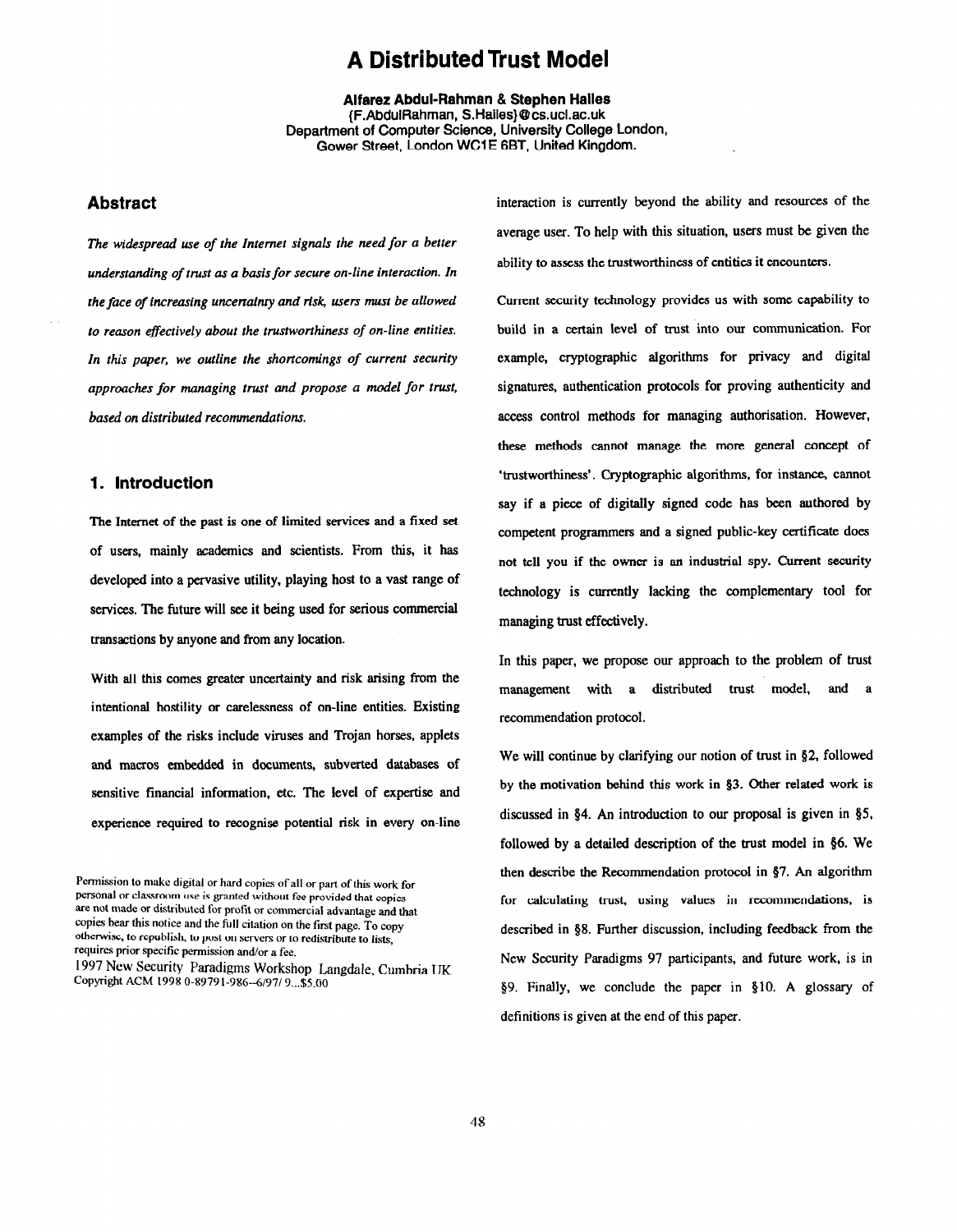Before beginning our discussions on trust, we must clarify our definition of trust, as it is such a subjective and elusive notion. In this paper, we use Diego Gambetta's definition of trust:

"trust (or, symmetrically, distrust) is a particular level of the subjective probability with which an agent will perform a particular action, both before [we] can monitor such action (or independently of his capacity of ever to be able to monitor it) and in a context in which it affects [our] own action" [Gam90].

Gf importance here are three points made in the definition above: 1) that trust is subjective, 2) trust is affected by those actions that we cannot monitor, and 3) the level of trust depends on how our own actions are in turn affected by the agent's ' actions.

## 3. Motivation

In the previous section, we gave brief examples illustrating the need for more effective trust management techniques. We now discuss in more detail the properties of current security practices, and its issues which motivate a need for complementary trust management schemes. The following trends in current security practice impact the management of trust.

#### 3.1 Hard security

Cryptographic algorithms and firewalls are examples of hard security mechanisms, and they have the general property of allowing complete access or no access at all. Hard security also assumes complete certainty. As the notion of trust precludes some element of uncertainty, an alternative 'soft' approach will be more suitable for trust management. 'Soft security' is the term used by Rasmusson et al [RJ96a, RJ96b, RRJ96] to describe a 'social

2. Definition of trust control' model which acknowledges that malicious agents may exist among benign ones, and attempts to make them known.

#### 3.2 Centralised protocols

In centralised protocols, a common trusted intermediary, call it the 'Trusted Authority' (TA), is used to form trust relationships. Hierarchical and Trusted Third Party (TTP) protocols contain examples of these. However, a TA can never be a good enough 'authority' (or recommender of trust) for everyone in a large distributed system. Its credibility depletes, and its recommendations increase in uncertainty, as its community of trustees grows.

# 3.3 Implicit definitions and inconsistent assumptions

In common practice, the 'trusted' label is given to systems that have been tested and proven to have met certain criteria. However, the 'trusted' label is misleading. Firstly, this is due to the failure of 'trusted systems' designers to provide a concrete definition of 'trust'. This, secondly, leads to the often misleading assumption that 'trusted' implies 'nothing can go wrong', which in turn implies that the tests covered all eventualities, This is not always true, and is difficult to guarantee<sup>2</sup>. The Trusted Computing Base guideline [DoD85] is one such area that faces this problem of ambiguous definition of trust'.

#### 3.4 Transitivity

A common assumption of most authentication protocols is that trust is transitive, i.e. the assumption that

<sup>&</sup>lt;sup>1</sup> In this paper, an entity is any object in the network, and an agent is an entity that is capable of making trusting decisions.

 $<sup>2</sup>$  In Bruce Schneier's words: "No amount of general beta testing</sup> will reveal a security flaw, and there's no test possible that can prove the absence of flaws" [Sch97].

An interesting report on a conference panel regarding this subject can be found in [Zur97].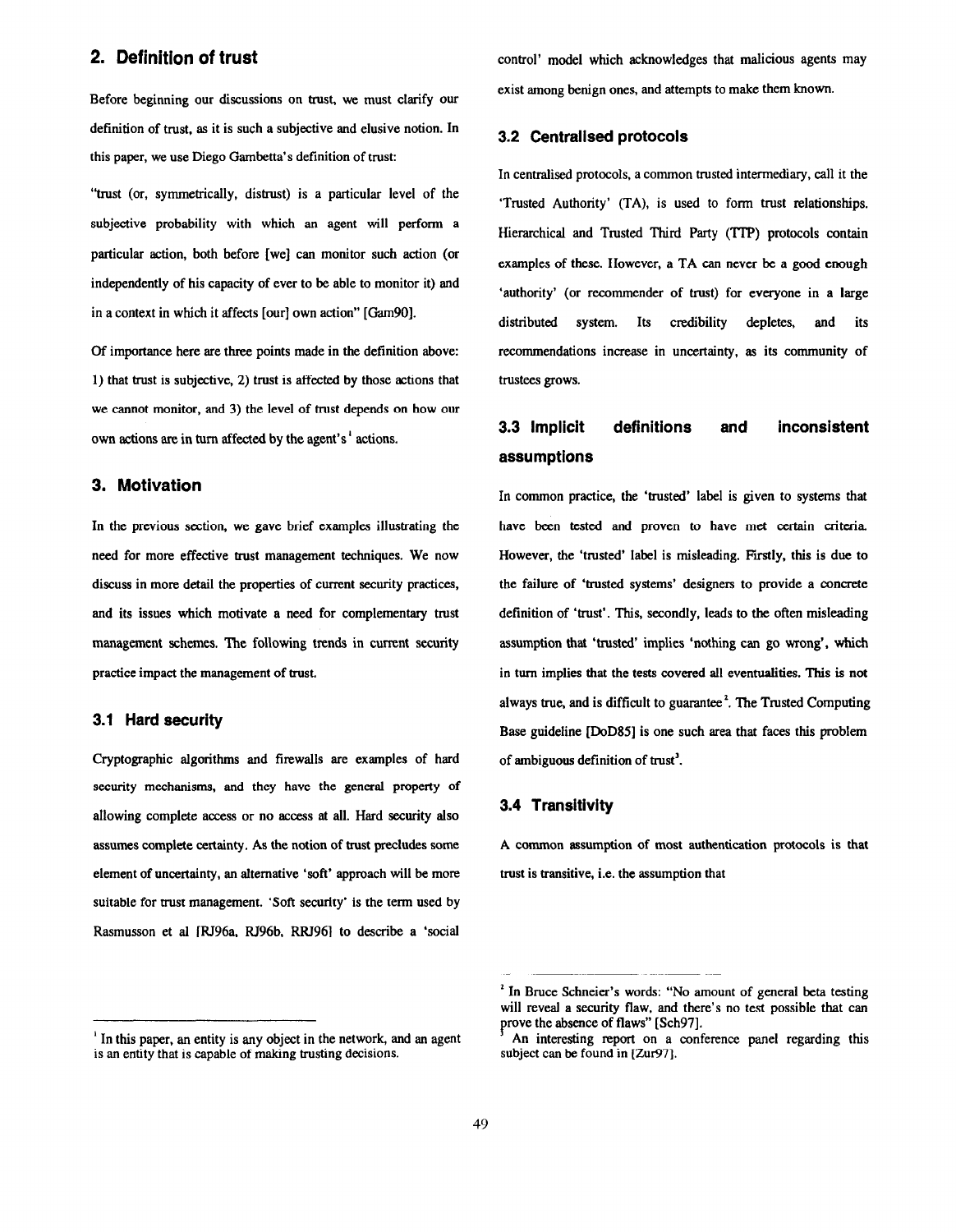### (Alice trusts Bob) . $\&$ . (Bob trusts Cathy)

#### $\Rightarrow$  Alice trusts Cathy

This is not generally true [Jøs96, CH96]. We posit that transitivity may hold if certain conditions are met. We have termed this conditional transitivity and the conditions that may allow transitivity are (with reference to the example above):

- a) Bob explicitly communicates his trust in Cathy to Alice, as a 'recommendation'.
- b) Alice trusts Bob as a recommender, i.e. recommender trust exists in the system.
- c) Alice is allowed to make judgements about the 'quality' of Bob's recommendation (based on Alice's policies).
- d) Trust is not absolute, i.e. Alice may trust Cathy less than Bob does, based on Bob's recommendation.

In this paper, we will adopt the *conditional transitivity* of trust, i.e. transitivity based on conditions  $a$ )  $-d$ ) above.

## 4. Related work

Yahalom et al (YKB) [YKB93, YKB94] discussed in significant detail the concept of trust in distributed systems. They highlighted the fact that there is no effective formal way to reason about trust in distributed systems and that a formal tool to analyse trust requirements in security protocols is required. To remedy this situation, they defined trust classes, made the distinction between direct and recommendation trust and proposed a formalism for analysing trust in authentication protocols. However, their work falls short of defining a framework for building protocols with extended trust information.

Rasmusson and Jansson [RJ96a, RJ96b] introduced the idea of social control, which is a 'soft' approach to security. The open system modelled in their work represents an electronic marketplace, which consists of buyer and seller 'actors'. It is up to

the good actors to identify 'cheaters' and propagate this information throughout the system. Social control attempts to remedy the situation where there is no easy way for a component to know all the other components in open systems, by relying on group behaviour to influence the behaviour of its group members-This approach fits in well with our notion of a distributed trust model. Furthermore, their contribution gave clues on how to build a framework, or model, for distributed trust, which YKB does not provide.

The contribution of this work to our research is essentially the paradigm in which we attack our problem. Just as in the electronic marketplace scenario, our agents do not have to rely on centralised mechanisms. Trust information is propagated throughout the system via the interaction of the agents themselves, and the 'quality' of this information is calculated on the basis of the perceived trustworthiness of recommenders'. Trust is then revised upon receipt of new recommendations or new experiences.

Other related work includes Pretty Good Privacy [Zim94], which helped inspire the distributed nature of our model. Trust is also being used as a basis for cooperation among autonomous agents in the area of Distributed AI by Marsh [Mar94]. His approach involves the addition of perceived risk and utility of committing resources in a cooperative relationship, which results in a complex trust calculation algorithm.

## 5. Proposal

Our proposal extends and generalises current approaches to security and trust management, based upon four goals:

- I. To adopt a decentrallsed approach to trust management.
- 2. To generalise the notion of trust.

<sup>&#</sup>x27;A recommender is a source of trust information, also called 'recommendations'.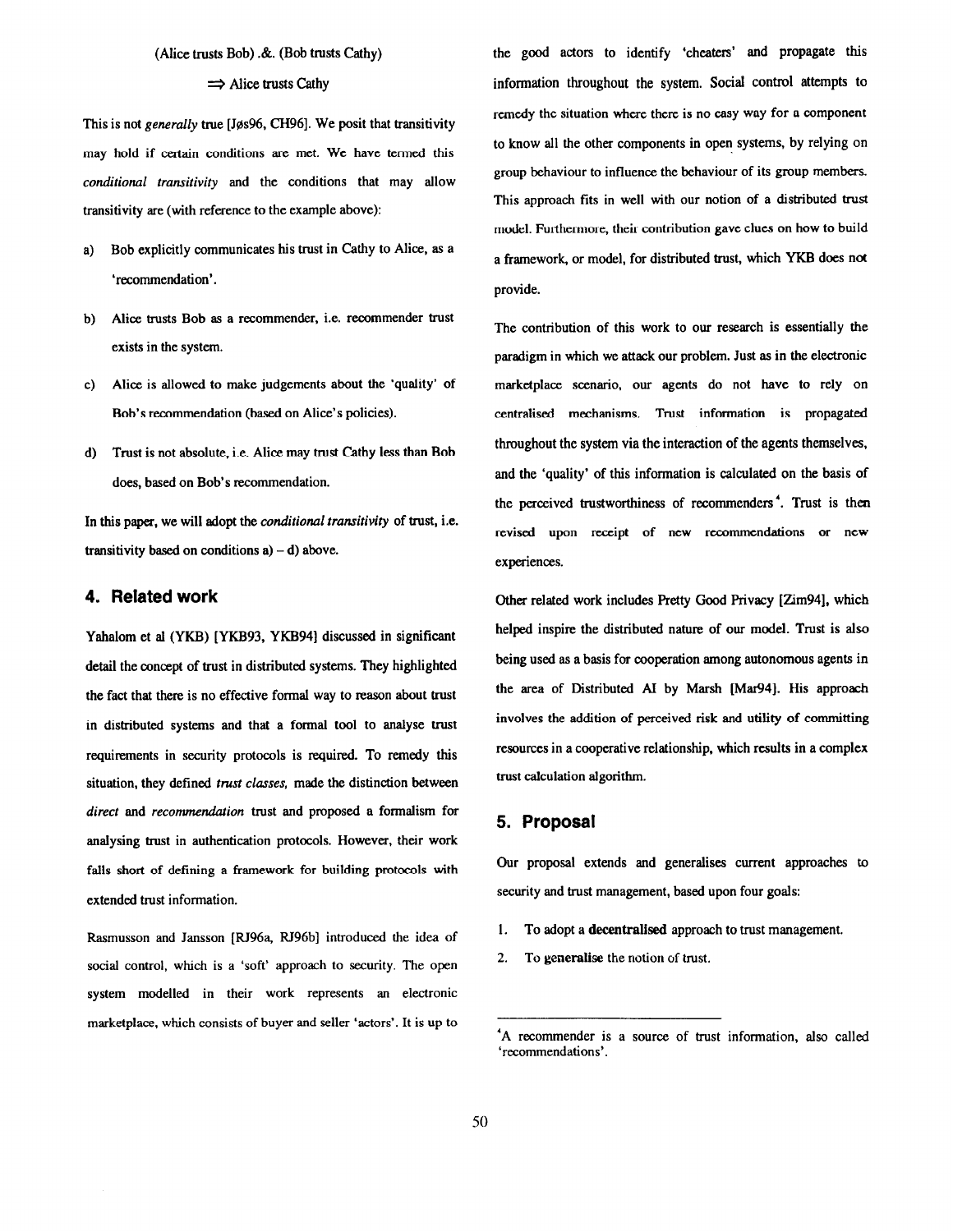- 3. To reduce ambiguity by using explidt trust statements.
- 4. To facilitate the exchange of trust-related information via a recommendation protocol.

We provide further justification for these goals below.

#### 5.1 Decentrallsation

With decentralisation, each rational agent will be allowed to take responsibility for its own fate. This is a basic human right. Its policies need not be communicated, so there is less ambiguity and no effort involved in trying to understand them. Each agent then makes decisions for itself, on its own policies.

The disadvantage of decentralisation is that more responsibility and expertise is required from the agent for managing trust policies. However, without leaving this model, agents on the network will still have the option of defaulting to centralised trust models so that this responsibility can be assigned to their trusted authority, if so desired. Decentralisation does not completely replace current centralised approaches, but it gives agents a choice of managing their own trust.

#### 5.2 Generalising trust

When we say we trust someone, we know, with a large amount of certainty, exactly which *aspects* of trust we are referring to. For example, we trust that our car mechanic will carry out a satisfactory job of car servicing, but not that she will handle our domestic plumbing needs. There are also instances when we trust one entity more than another, e.g. we trust car mechanic Gary more than mechanic Eric for some reason. This hints at different levels of trust.

To be able to capture this potentially large amount of trust information, we need to generalise trust information. In our model, we use trust categories to represent which aspect of trust we are referring, and *trust values* for the different levels of trust within each category.

## 5.3 Explicit trust statements

The reason for making trust explicit is straightforward, i.e. to lessen ambiguity in recommendations which contain trust statements. The issues relating to implicit assumptions are discussed in \$3.3. In our model, trust categories and trust values serve to make trust statements more explicit,

#### 5.4 Recommendations

In a large distributed system, it is difficult to obtain knowledge about every entity in the network, let alone first hand knowledge and experience of them. Yet, any entity in the network is a potential target of communication. Human beings cope with unknown entities via first impressions, and word of mouth. Entities in the network represent human beings one way or another, and they exist in their own social system. Consequently, it makes sense for them to have, as far as possible, the capability to reason about trust in the same ways in which humans would. First impressions rely on complex sensory perceptions. Thus, the only option open to network agents for coping with uncertainty is via word of mouth, or recommendations.

The need to consider the basis of trust is also important. Although it is the ideal case to have complete information about tbe basis of a recommender's trust in another entity, this is virtually impossible to attain. Constraining the basis for trust will not be a remedy to this situation as this assumes that trust is objective. Trust, as defined in 92, is subjective, and there will always be hidden factors (intentional or subconsciously) behind a decision to trust or distrust.

By allowing agents to choose their own trusted recommenders, the uncertainty resulting from the 'hidden factors' may be accommodated. With repeated interaction, the subjective 'quality' of a recommender's recommendations can be judged with increasingly better accuracy.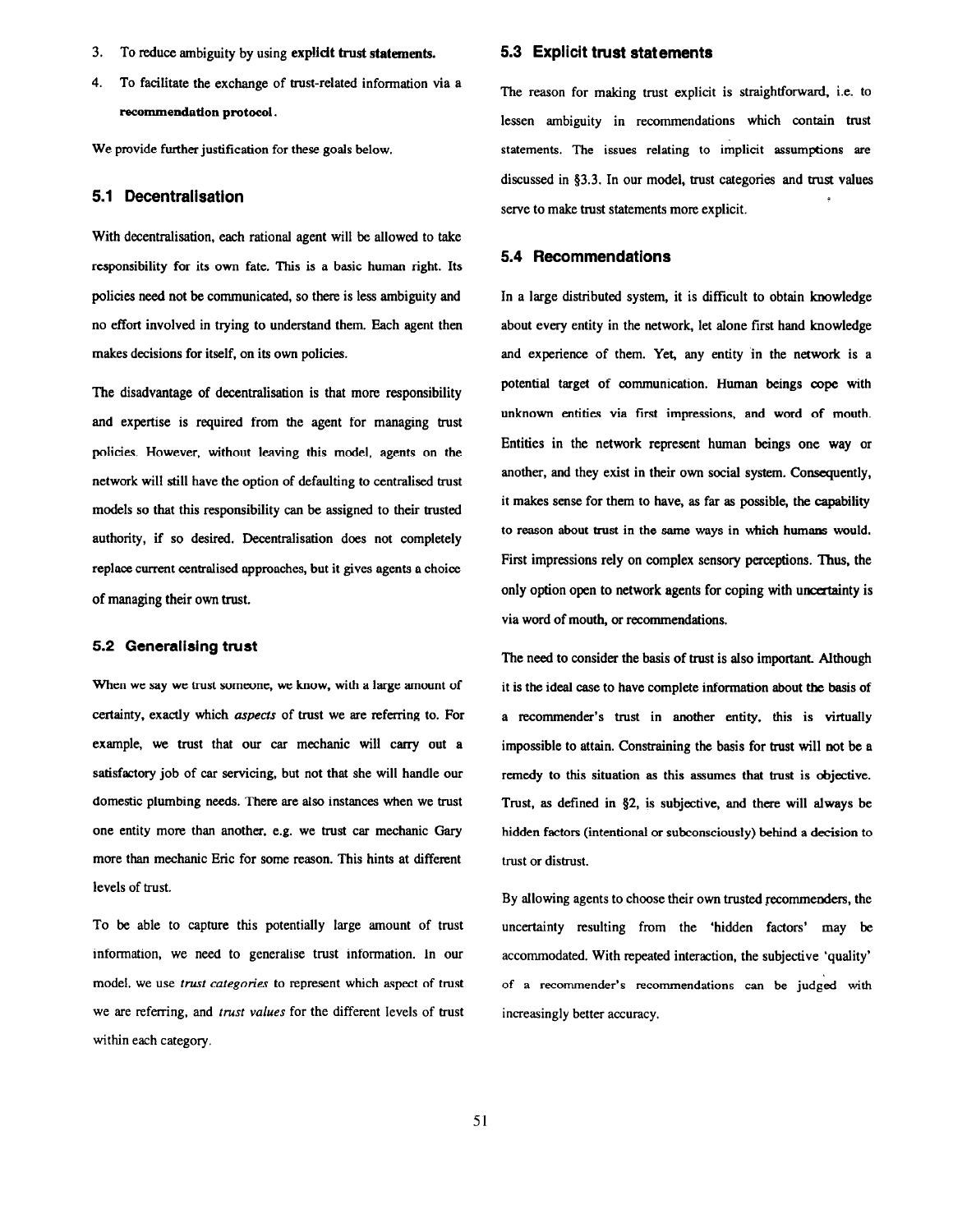We have proposed a Recommendation Protocol to facilitate the propagation of trust information. A protocol is essential as a standard vehicle for the exchange of trust information, and to avoid ambiguities in queries or requests for recommendation. We argue that it makes sense to recommend trust because in the absence of an infinite pool of resources, agents, just as humans do, rely on information from others.

## 5.5 Novelty and suitability of proposed approach

Our approach is intended to complement current security practices by forming a general model within which trust can be managed more effectively. This is not 'yet another certification mechanism'. In a world where people live with uncertainty, our model copes with these uncertainties by allowing agents to reason with different degrees of trust, and obtain information from sources that they trust.

In this work, we are concerned with the general notion of trust, one that goes beyond cryptographic protocols. This is important because agents need a flexible means to ascertain a variety of properties about a variety of other entities. For this to work we need to generalise trust.

We believe that our model will be most suited to trust relationships that are less formal, temporary or short-term trust relationships, or ad-hoc commercial transactions. Our model will not be suited to formal trust relationships based on legally binding contracts. In such contractual relationships, trust is placed in the 'Trusted Authority' to enforce the law upon parties that breach the contract.

## 6. The Trust Model

In this section, we explain how trust is defined in the trust model by describing its elements. This section can also be regarded as containing the assumptions that we have made in designing our trust model.

## 6.1 Agents

Entities that are able to execute the Recommendation Protocol are called agents. This is to differentiate them from static entities like printers and disk volumes. Any entity may be recommended, but only agents can send and receive recommendations.

#### 6.2 Trust relationships

A trust relationship exists between Alice and Bob when Alice holds a belief about Bob's trustworthiness. However, the same belief in the reverse direction need not exist at the same time. In other words, Alice's trust relationship is unidirectional.

The properties of a trust relationship in our model are:

- 1. It is always between exactly two entities.
- 2. It is non-symmetrical (or unidirectional).
- 3. It is conditionally transitive.

If mutual trust exists between the same entities, we represent them as two separate trust relationships. This allows each of these relationships to be manipulated independently.

Two different types of relationships are distinguished. If Alice trusts Bob, then there is a direct trust relationship. If Alice trusts Bob to give recommendations about other entities' trustworthiness, then there is a recommender trust relationship between Alice and Bob.



------ Recommender trust relationship.

Figure 1 Types of trust relationships

Trust relationships exist only within each agent's own database. Therefore, there is no such thing as a 'global map' of trust relationships in our model. This also makes trust relationships in our model highly volatile. The ability for each agent to revise the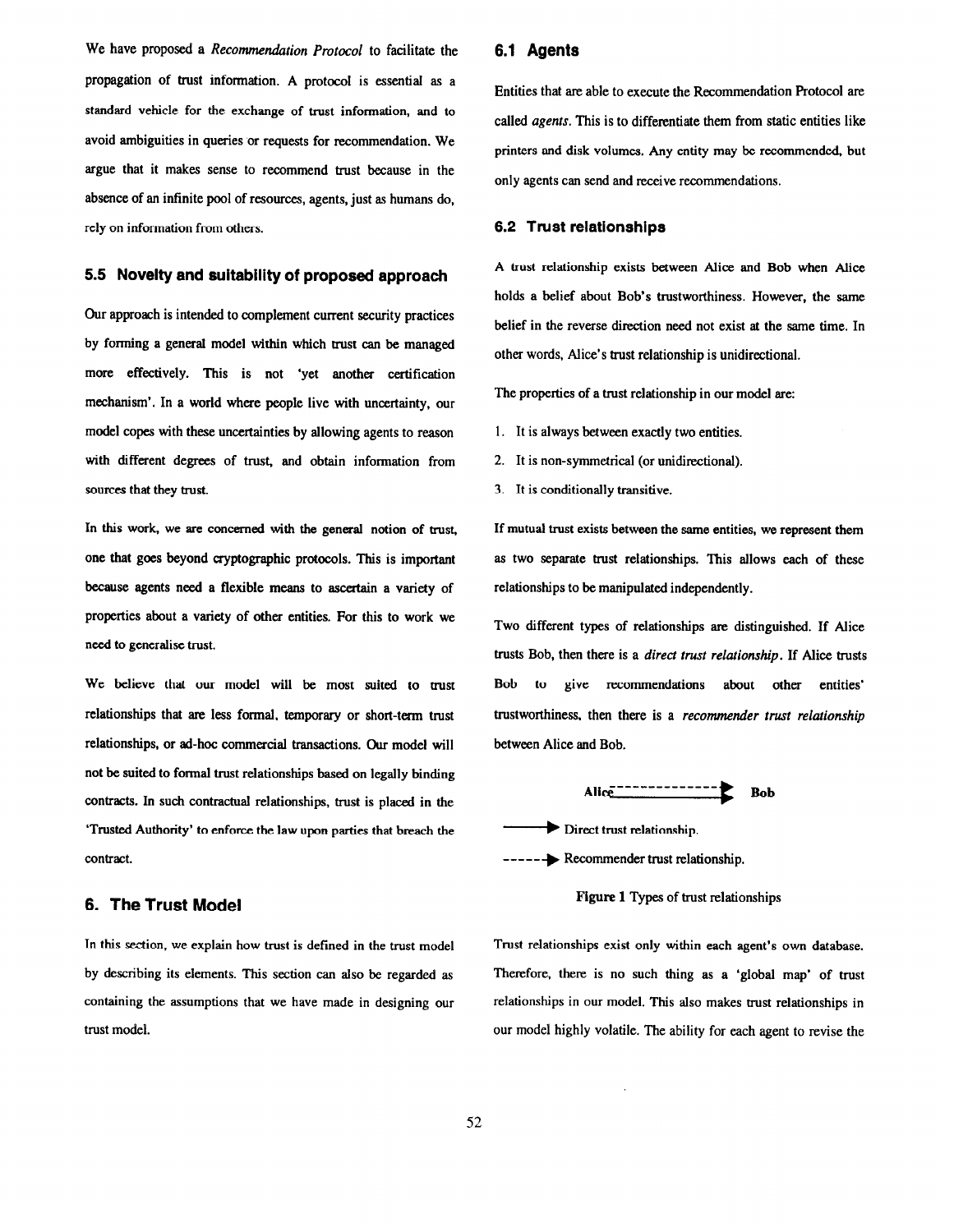properties of each relationship at any time also makes trust relationships potentially unstable.

By relaxing the constraints on how to build trust relationships, we are able to allow this model to be used for any type of trust architecture', e.g. hierarchical, digraphs or hybrids. Most architectures are policy driven, i.e. the shape of the architecture reflects the policies used to build them. Since we do not incorporate policies in our model, it is open to arbitrary architectures.

## 6.3 Trust Categories

Agents use trust categories to express trust towards other agents in different ways depending upon which particular characteristic or aspect of that entity is under consideration at that moment. For example, we trust a CA to certify public keys (category "Signkey"), but not to attest to the key-holder's credit status (category "Credit").

## 6.4 Trust Values

Trust values are used to represent the different levels of trust an agent may have in another.

Naturally, there is no one universal value system because its use is application specific. However, standardisation is important for interoperability. Therefore, it is important that a value system is proposed, even if we must base its semantics on pure intuition. Below, we outline the trust values and their meaning as used in our trust model.

Trust values in our model are constrained within each category and are independent of values in other categories.

The qualitative nature of trust makes it difficult to represent trust with continuous values with any meaningful accuracy. Thus, discrete levels of trust are used in this model.

Two types of values are used, and they relate to the types of trust relationships described in \$6.2:

- 1. Direct trust value: This is relevant to direct trust relationships.
- 2. Recommender trust value: This is relevant to recommender trust relationships.

The values and their descriptions are given below.

| Value | Meaning   | Description                                                   |
|-------|-----------|---------------------------------------------------------------|
| -1    | Distrust  | Completely untrustworthy.                                     |
| 0     | Ignorance | Cannot make trust-related judgement<br>about entity.          |
|       | Minimal   | Lowest possible trust.                                        |
| 2     | Average   | Mean trustworthiness. Most entities<br>have this trust level. |
| 3     | Good      | More trustworthy than most entities.                          |
|       | Complete  | Completely trust this entity.                                 |

Table 2 Direct Trust Value Semantics

| Value | Meaning                                       | <b>Description</b>                  |
|-------|-----------------------------------------------|-------------------------------------|
|       | Distrust                                      | Completely untrustworthy.           |
|       | Ignorance                                     | Cannot make trust-related judgement |
|       |                                               | about agent.                        |
|       |                                               |                                     |
| 2     | 'Closeness' of recommender's judgement to own |                                     |
| 3     | judgement about trustworthiness.              |                                     |
|       |                                               |                                     |



<sup>&#</sup>x27; The combined graph of trust relationships.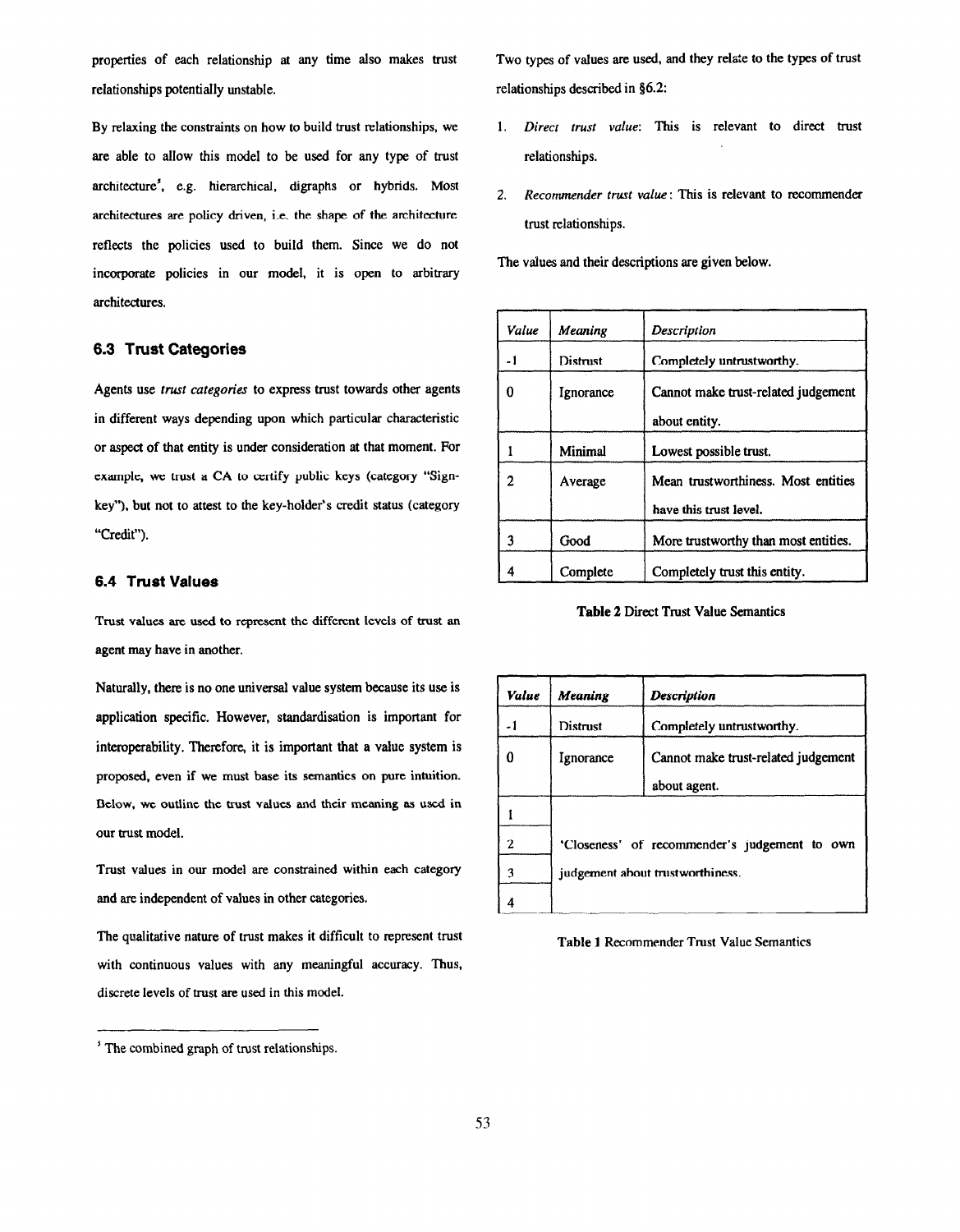## 6.5 Reputation and Recommendation

The concatenation of an agent's ID or name, the trust category and a trust value is called a Reputation:

Reputation = (Name, Trust-Category, Trust-Value)

A Recommendation is a communicated trust information, which contains reputation information.

Each agent stores reputation records in its own private database and uses this information to make recommendations to other agents.

## 7. Recommendation Protocol

For brevity and clarity, we will leave out details on message integrity and privacy issues and concentrate on the trust-related content of the recommendation protocol messages. To recap, each agent may be a recommender, or a requestor of a recommendation. Any entity may be a target for a recommendation.

#### 7.1 Message structure

A requestor issues a recommendation request message, or an RRQ , and receives a Recommendation message. Recommendations can be refreshed or revoked using the Refresh message. These messages have the following structure (shown in BNF-like format):

#### 7.1.1 RRQ

RRQ ::= Requestor\_ID, Request\_ID, Target\_ID, Categories, RequestorPKC, GetPKC, Expiry

Categories ::= SET OF (Category-Name)

#### 7.1.2 Recommendation

Recommendation ::= Requestor\_ID, Request\_ID, Rec\_Path, [SEQUENCE OF

(Recommendation\_Set, TargetPKC) | NULL]

 $Rec$  Path ::= SEQUENCE OF {Recommender ID}

Recommendation-Set ::= SET OF

Recomendation-Slip

 $Recommendation$  Slip ::= SET OF SEQUENCE (Target-ID, Category-Name, Trust-Value, Expiry)

#### 7.1.3 Refresh

Refresh ::= Rec\_path, Recommendation\_Set

Requestor\_ID, Request\_ID, Target\_ID and Recommender\_ID are self-explanatory. Categories is a set of category names that the requestor is interested in enquiring about. RequestorPKC is the public-key certificate of the requestor which can be used to encrypt Recommendat ion-Set if the recommender wishes to do so. GetPKC is a Boolean flag which, when set to true, indicates that the requestor would also like a copy of the target's public key certificate for further communication. If a public-key certificate is available, it is returned in the Recommendation, in the TargetPKC field.

The Rec\_Path field contains an ordered sequence of recommender IDS. This shows the path through which the Recommendation propagated from the recommender to the requestor.

The Recommendation-Set contains multiple instances of the Recommendation-Slip, which contains the actual trust information that the requestor is interested in. For each category, there is a sequence containing the Category\_Name, the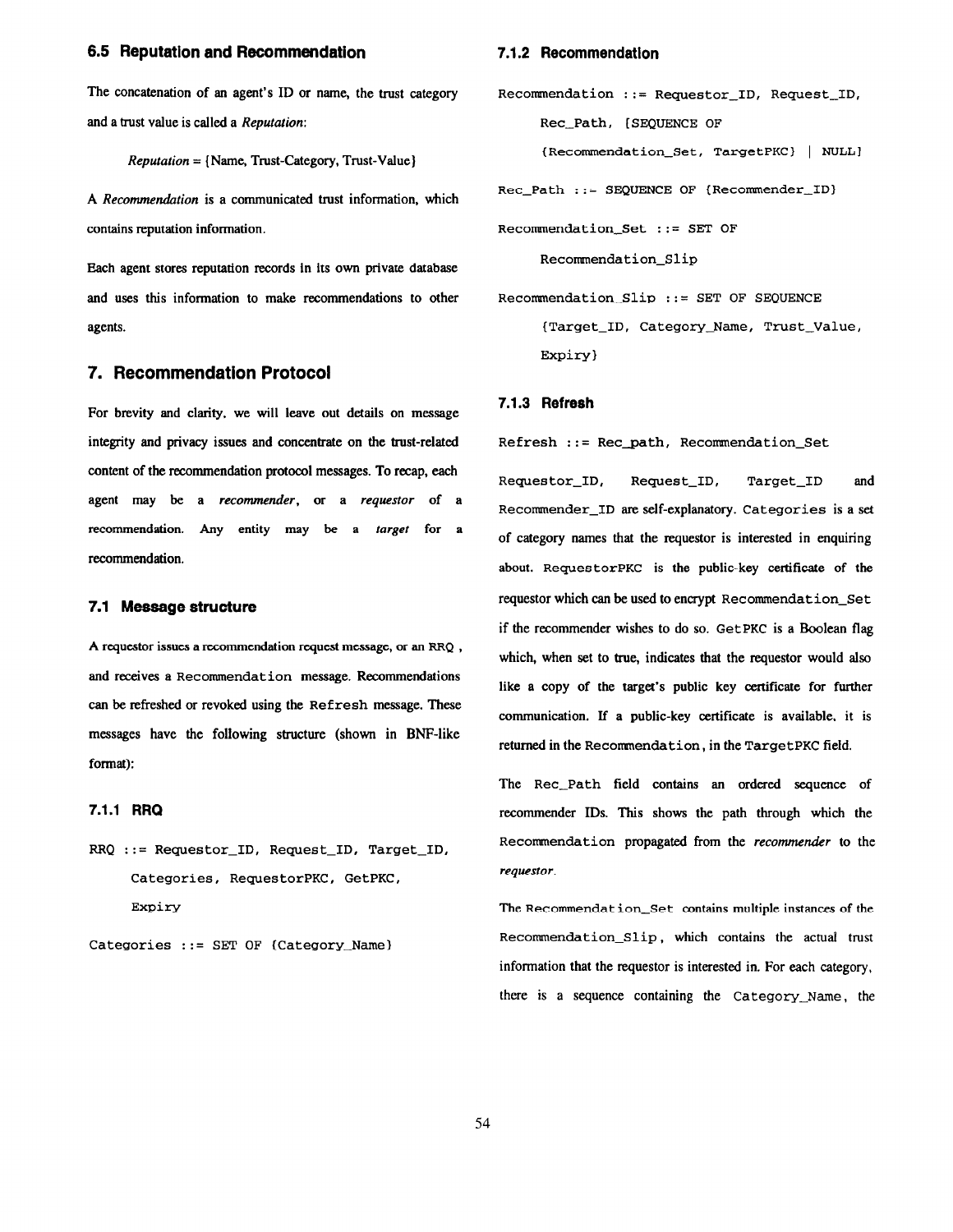Trust-value of the target with respect to this Category\_Name, and the Expiry.

The Expiry field contains the expiry date for the RRQ or Recommendation. In the case of the RRQ, this is used to discard any old RRQs that may still be floating around in the system. In the case of each Recommendation-Slip, this is used to indicate the validity period of the recommendation, after which the recommendation should not be relied upon any further.

If the RRQ reaches a dead end in its path, and fails to reach a recommender who is able to provide a recommendation, the fields Recommendation-Set and TargetPKC will be replaced by NULL values.

#### 7.2 Protocol flow

The protocol flow is best described using an example, as depicted in Figure 2.

Alice  $\cdots$  -------  $\triangleright$  Bob --------  $\triangleright$  Cathy  $\longrightarrow$  Eric

Figure 2 Example: Can Alice trust Eric the mechanic?

#### 7.2.1 Requests and Recommendations

Let us assume that Alice (the *requestor*) is requesting a recommendation from Bob (the recommender) about Eric (the target). Alice is interested in Eric's reputation for servicing cars, especially VW Golfs, one of which Alice drives (trust category = "Car\_Service"). The protocol run is as follows.

- 1. Alice->Bob: Alice, rrqAO1, Eric, [Car-Service], T, 20000101
- 2. Bob->Cathy: Bob, rrqBO1, Eric, [Car-Service], T, 20000101
- 3. Cathy->Bob: Bob, rrqBO1, [Cathy], [(Eric, Car\_Service, 3, 20000131)],  $PK_{\kappa_{\text{tr}}}$

4. Bob->Alice: Alice, rrqAO1, [Cathy, Bob],  $[(Eric, Car\_Service, 3,20000131)]$ , PK,

The protocol is simple and straightforward. Each RRQ is sent to the requestor's set of recommenders, trusted to recommend in the category in question. In the example above, Alice sends an RRQ to Bob because she trusts Bob as a recommender for car servicing mechanics, and Bob trusts Cathy in a similar capacity. Since Bob cannot say anything about Eric with respect to "Car\_Service", Bob forwards Alice's RRQ to Cathy, who may know. Cathy, in fact, knows about Eric's workmanship, and Cathy believes that Eric's reputation for it is good, i.e. in Cathy's opinion, Eric's trust value with respect to category "Car\_Service" is 3.

Cathy replies to Bob with a recommendation in message 3. Notice that the Requestor\_ID and Request\_ID represents the last sender (or forwarder) of the RRQ in the forward RRQ chain, and not the original issuer of the RRQ. This is designed this way to encourage Recommendations to be retnrned using the forward path, which contains at least one trusted node (the original recommender Bob). Cathy also appends Eric's public key certificate to the end of the recommendation.

Bob receives the recommendation from Cathy, and changes the Requestor\_ID and Request\_ID fields. Bob also adds his own ID to the tail of the Rec\_Path list. He then forwards this to Alice.

#### 7.2.2 Revoking and refreshing Recommendations

The reputation of entities changes over time so there is a need to update the reputation information in the system. The classic method for handling this is through revocation where revocation messages are sent out to revoke certificates. In our trust model there is a need to revoke, as well as refresh recommendations. In fact, revoking is a subset of refreshing; it is contained in the same Refresh message type. To revoke, a recommender resends the same recommendation with trust value 0. The receiver will treat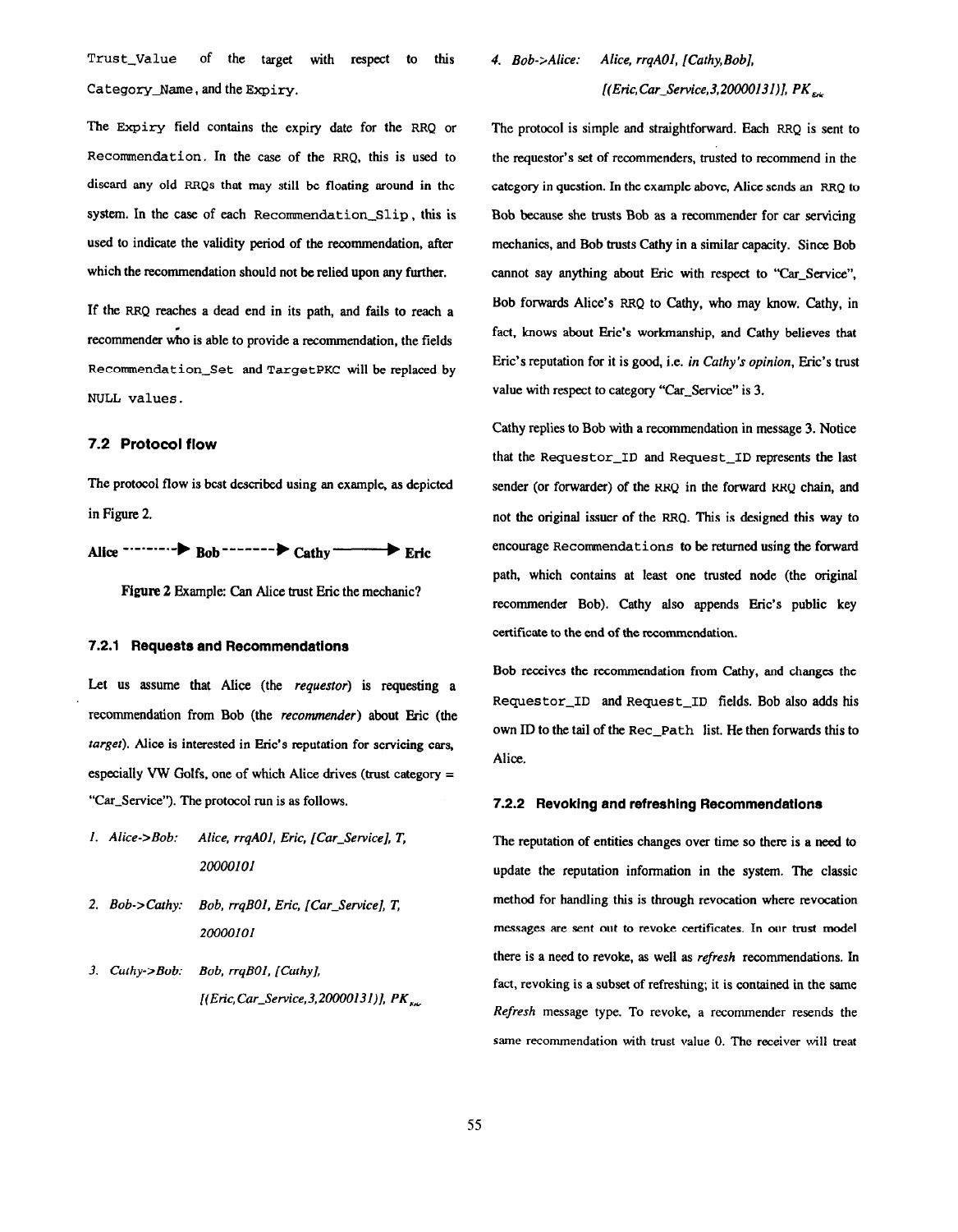this as any other O-value recommendation. Changing the trust value to any other value (i.e. (-1 ,1..4)) will refresh the recommendation.

In our previous example, if Cathy found out that Eric had made several bad jobs of servicing her car, Cathy may decide that Eric is not trustworthy after all, and would like to inform her previous requestors of this. These messages show how this will be carried out.

5. Cathy->Bob:  $[Cathy]$ ,  $[(Eric, Car_Service, 1, 20000131)]$ 

Bob, upon receiving message 5 also decides to propagate this Refresh message to his previous requestors, who, in this example, concerns just Alice.

6. Bob->Alice: [Cathy, Bob], [(En'c,Car-Service, 1,20000131)]

$$
Alice \leftarrow \text{Bob} \leftarrow \text{Cathy}
$$

Figure 3 Refreshing recommendations (arrow points direction of Refresh message flow)

Public keys are not included in Refresh messages because Refresh messages are for refreshing trust, not keys. Keys are just piggybacked on Recommendations to avoid another round of protocol for obtaining keys.

The Recommendation Protocol makes revocation easier. All that is required is for the original recommender to re-send the Refresh message to all previous requestors of the same target and category. With traditional certificate mechanisms, the target entity itself carries the certificate, and it is not easy to determine whom it will present the certificate to next; therefore, distributing the revocation certificate is harder. Furthermore, since there are potentially more recommenders in our model than CAs in normal certification architectures, most recommenders would normally

have fewer agents to broadcast revocations to, since decentralisation increases the number of message sources (recommenders) and reduces the number of requestors for each recommender. This shows how much simpler trust management is through decentralisation.

One major risk in sending Refresh messages is the propagation delay of messages through the system. This depends on the availability of the agents in the propagation path and the promptness of each agent in the path in forwarding protocol messages. However, since the protocol is decentralised and any agent may bc a recommender, it is suspected that the availability of the refreshed reputation messages will be higher than in a centralised system.

In short, the Recommendation Protocol makes revoking and refreshing trust information easier and improves availability of Refresh messages.

#### 7.2.3 Recommendation about recommenders

In the example above, if Alice does not know Cathy before, then it is difficult for Alice to judge the 'quality' of Cathy's recommendation about Eric. In this case, Bob may help Alice, by sending Alice a recommendation about Cathy to accompany Cathy's recommendation. This, for example, may come after message 4 above:

4a. Bob->Alice: Alice, rrqAO1, [Bob], [(Cathy,Rec\_Car\_Service,3, 19981231)], NULL

Here in message 4a, "Rec<sub>-Car-Service"</sub> is used to represent the trust category for "recommending car servicing agents".

#### 7.2.4 'Shopping' for recommendations

There may be instances when the requestor needs to acquire service, but does not know from which agents to obtain the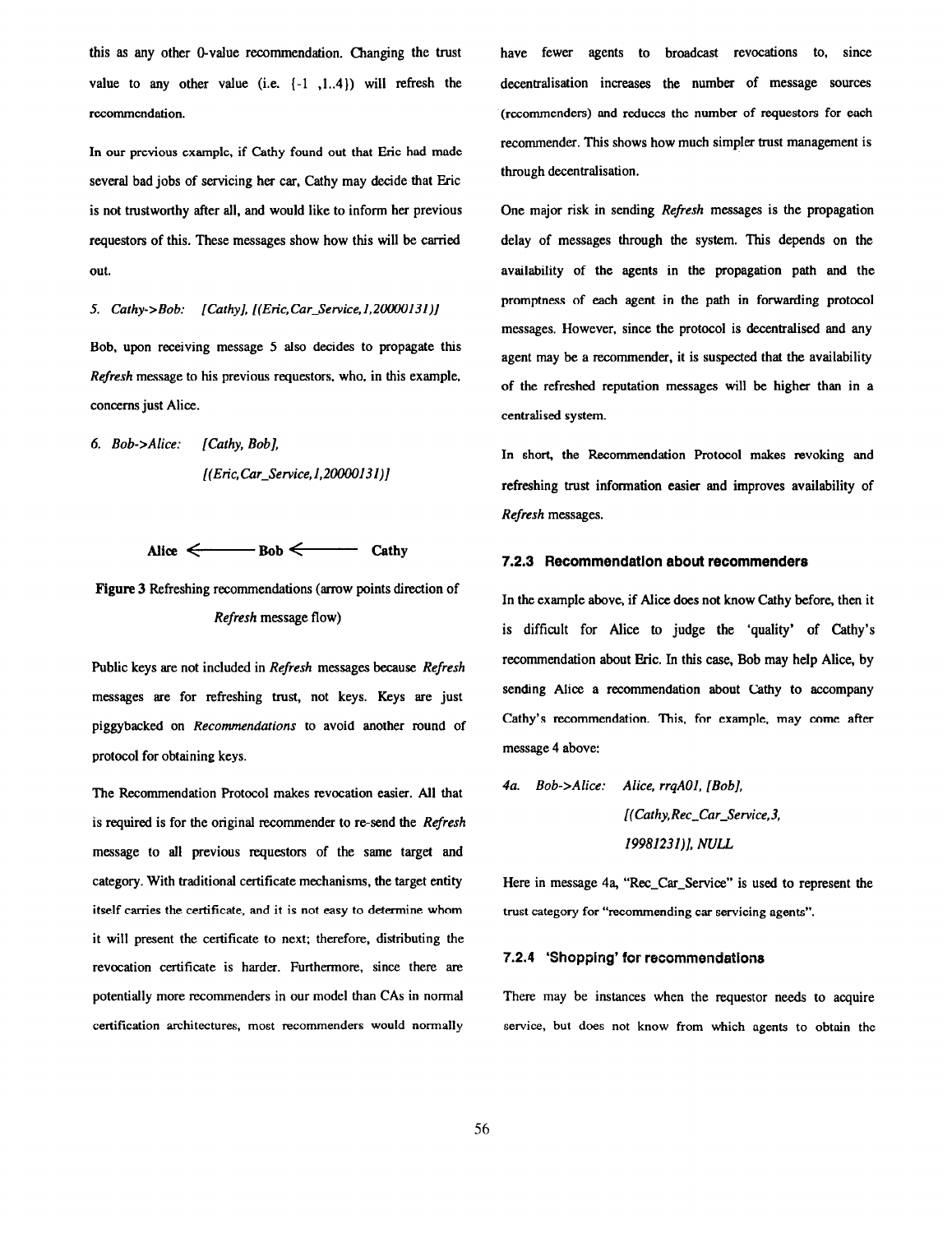service. In this case, the requestor may send out an RRQ to request a 'catalogue' of recommended agents. A question mark '?' in the Target-ID field of the RRQ may be used to indicate this desire, for example, Alice's request to Bob may look like this

7. Alice->Bob: Alice, rrqAO1. ?, [Car-Service], T, 2OooO101

and Bob may give his own recommendations

8. Bob->Alice: Alice, rrqAO1, [Bob], [(Fred, Car\_Service, 3,20000131), (Jim, Car\_Service, 3,20000131)],  $PK_{\text{frot}}$ 

Bob may also forward Alice's RRQ to Cathy, which would return message 3.

## 8. Computing trust

The trust value of a target for a single recommendation path is computed as follows:

$$
t\nu_p(T) = t\nu(R1)/4 \times t\nu(R2)/4 \times .. \times t\nu(Rn)/4 \times rt\nu(T)
$$
 (1)

Where,

- $tv(Ri)$ : Recommender trust value of recommenders in the return path including the first recommender (who received the original RRQ) and the last recommender (who originated the Recommendation).
- $rtv(T)$ : The recommended trust value of target T given in the recommendation.
- $tv_n(T)$ : The trust value of target T derived from recommendation received through return path p.

A requestor may have multiple recommendations for a single target and thus the recommendations must be combined to yield a single value. For the moment, we have adopted the averaging method used by Beth et al in [BBK94]. Averaging evens out the impact of any single recommendation. The final single trust value for target T is computed as follows:

$$
tv(T) = Average(tv_j(T),..,tv_j(T))
$$

We will illustrate this algorithm with our previous example with Eric the mechanic. From the previous example, we have the recommendation path from Cathy to Alice (refer to this as Recpath-l):

Cathy 
$$
\rightarrow
$$
 Bob  $\rightarrow$  Alice

Furthermore, we have the following trust statement:

. Cathy trusts Eric value 3 (from example).

Assume further that:

- . Alice trusts Bob's recommender trust value 2.
- . Alice trusts Cathy's recommender value 3 trust (after recommendation from Bob).

We also assume that Alice had sent out a second RRQ for the same trust category "Car\_Service" to David, another of her trusted recommenders, and had received a recommendation from him about Eric (refer to this as Rec-path-2).

Alice calculates trust for Eric on Rec-path-1 as follows:

$$
tvi(Eric) = tv(Bob)/4 × tv(Cathy)/4 × rtv(Eric)
$$

$$
= 2/4 × 3/4 × 3
$$

$$
= 1.125
$$

We assume that by using the same algorithm (1), Alice obtains a value of 2.500 (tv,(Eric) = 2.500) on Rec-path-2. Now Alice can apply algorithm (2) to obtain the following:

$$
tv(Eric) = Average(tv1(T), tv2(T))
$$

$$
= Average(1.125, 2.500)
$$

$$
= 2.375
$$

Computing trust is a difficult area and, at this moment, the trust computation algorithm above was derived largely from intuition. A standard algorithm is necessary to lessen ambiguity in trust value recommendations, and to allow most requestors to be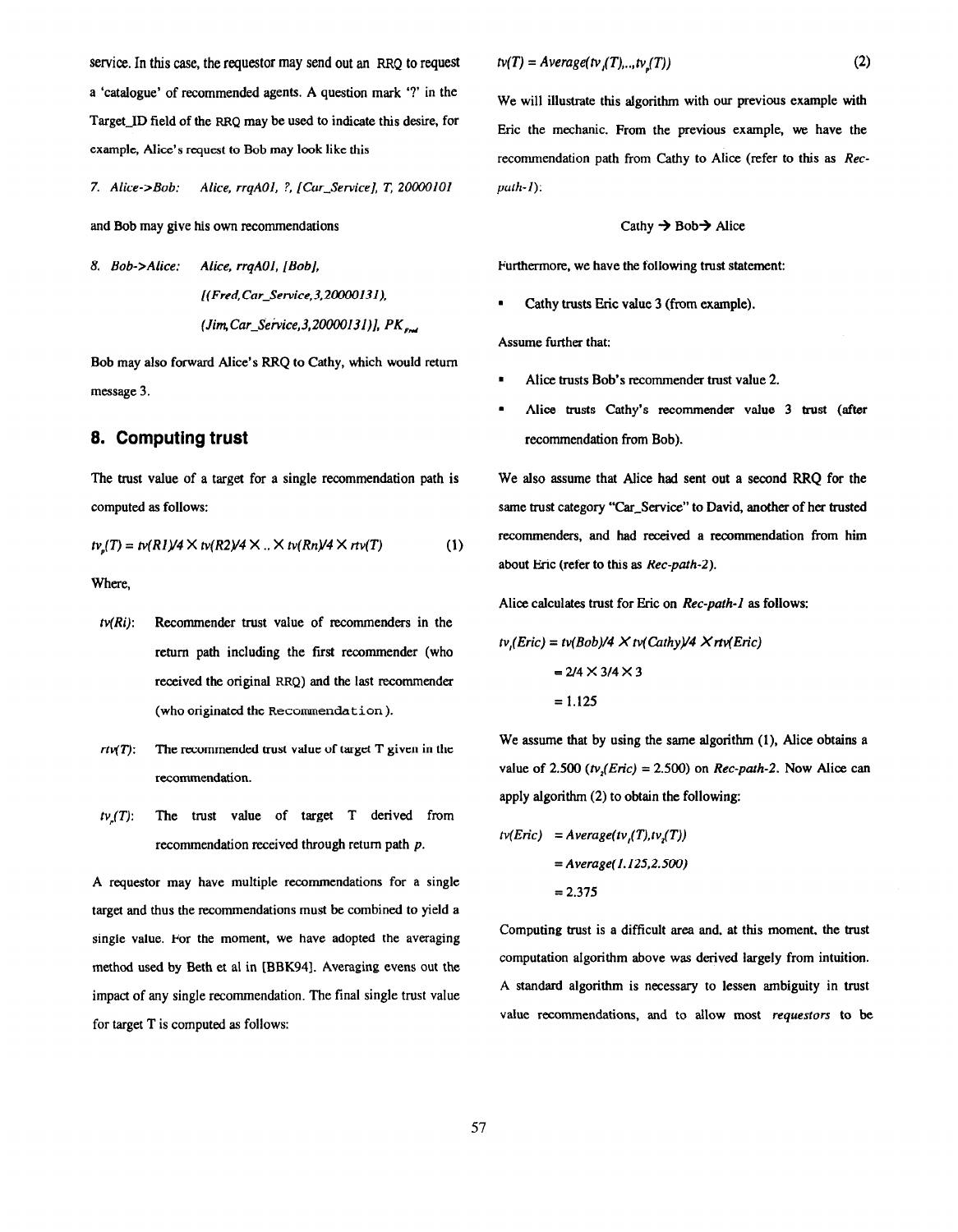confident that what is received in recommendations comes close to a universal<sup>6</sup> standard.

## 9. Discussion and Future Work

The workshop provided an excellent forum for the proactive analysis of new ideas for security and this work has benefited greatly from it. We highlight the important issues that were raised below.

#### a) The role of reputation

It was pointed out that in some societies, reputation and recommendation does not work well. In China for example, personal and family relationships overcome public reputation. Clearly, in such a community, complementary methods for managing trust will be used, in addition to those proposed here. Although the notion of reputation was proposed as the guiding information for making trust decisions, the model is not limited to just that. Since the model does not strictly define the basis of relayed trust information (in other words, the context of the information), the social mechanism of personal and family relationships can be built into the model as an identity-based model of trust ('7 trust you because you're my uncle Ching's daughter-in-law"). Obviously, the trust algorithm for calculating trust based on this model will be different. In short, the model does not completely rule out relationships that are not built on reputation.

#### b) Clearly defined terms

In an area as elusive as trust, it is important that the terms used are clearly defined. The participants seemed happy with the definition of 'trust given in \$2 above. Various participants wanted a more precise definition of risk when discussing trust, a notion which is very tightly related to risk. One suggestion was that Nancy Leveson's discussion on risks be studied in this context [Lev95].

#### c) Actions of agents

When discussing trust, we are concerned with the behaviour of agents as our disposition to trust depends on our prediction of their course of action. With regards to this, there are different kinds of actions that we need to consider. The first is i) proper action, i.e. doing the right thing. In addition, we should also consider three other possible actions: ii) misfeasance. i.e. performing the wrong action, iii) malfeasance, i.e. performing the right action incompetently and iv) nonfeasance, i.e. performing no action when action is required. Each agent differs in their probability in i) - iv) above. Therefore, care in determining the likelihood of each possible types of action will ensure a more appropriate trusting decision and fairer dissemination of reputation information.

#### d) Concreteness of  $tv()$

The trust calculation algorithm  $t\nu$ ) was criticised for being too adhoc, and the authors acknowledges this fact. However, an algorithm is required to evaluate the recommended trust values. In the absence of concrete formulas, we were forced to devise a version of the algorithm intuitively, until more work reveals a better algorithm. There was also the suggestion of providing user guidelines for the use of recommended trust values, and give a specific algorithm as merely an example, as any algorithm will be ad-hoc. In relation to this, one participant commented that as a psychological phenomenon, trust is not even partially ordered. Another alternative suggestion at the workshop was for trust to be represented as fuzzy, rather than ordinal, values. To add to this array of possible representations of trust, the authors themselves have thought about representing trust as a relation between agents, rather than absolute trust values. The representations will

fn discussions about areas as subjective as trust, it makes more sense to think of the term *universal* as being constrained by a particular application domain where common standards exist, e.g. the domain of business or finance, instead of taking 'universal' as a synonym for 'global'.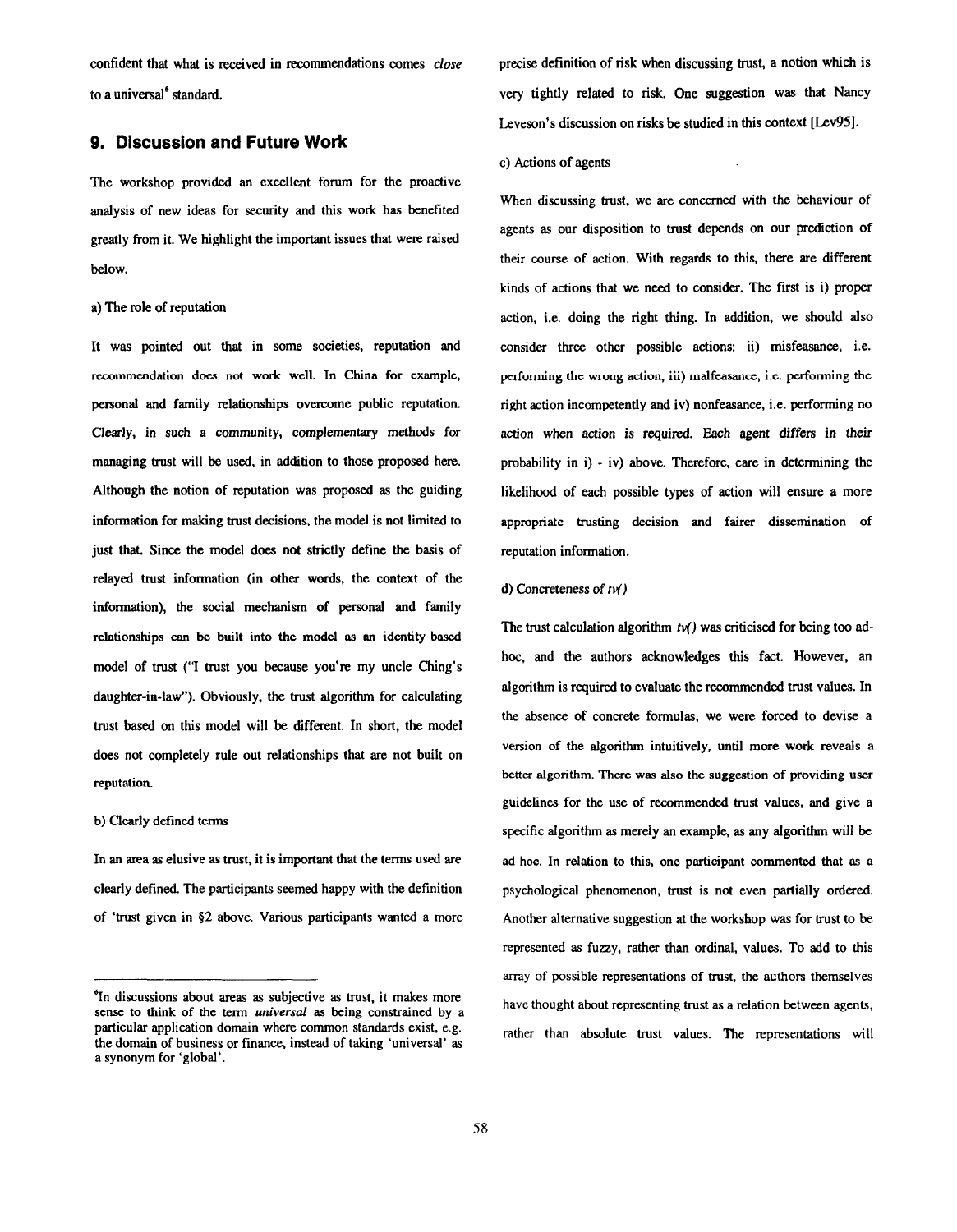basically have the form of "Alice is more trustworthy than Bob' in the requestor's database. It is unclear how these relations may be exchanged and used more effectively than values and more work is certainly needed in investigating the vast possibilities of representing trust 'values' concretely and mathematically.

#### 9.1 Issues ignored

So far, we have ignored a large number of issues in our work, which include provisions for anonymity, entity naming, memory requirements for storing reputations, and the behaviour of the Recommendation Protocol. These issues have been ignored deliberately so that the more complex and understudied area of trust can be satisfactorily pursued, since the issues above are being tackled in work by other researchers. For example, the work in SPKI [El1961 includes a novel attempt at eliminating the need for global name spaces and interfaces well to what we proposed, as a means of delivering information.

#### 9.2 Future work

One of our concerns is the lack of understanding in the meaning of trust in computer systems. Currently, we are looking into this problem by surveying the different semantics of trust within areas as diverse as sociology, psychology and philosophy, as well as distributed systems.

There is also a need to look into monitoring and revising trust of other entities, to maintain the dynamic and non-monotonic properties of trust in the model.

Finally, we intend to test the behaviour of our protocol and trust calculation algorithms, based on simulation.

## 10. Conclusion

In this paper, we highlighted the need for effective trust management in distributed systems, and proposed a distributed trust model based on recommendations. This work, and those being carried out by other researchers, has barely scratched the surface on the issues related to the complex notion of trust. Nevertheless, it is an issue vital to the engineering of future secure distributed systems, and an area with much scope for work

## **Glossary**

- Entity Any object in a network.
- Agent Any entity that is capable of making trustrelated decisions (therefore able to participate in the Recommendation Protocol).
- Direct trust Trust in an entity, within a specific category and with a specific value.
- Recommender Trust in an agent to recommend other trust entities.
- Trust Category The specific aspect of trust relevant to a trust relationship.
	- Trust Value The amount of trust, within a trust category, in a trust relationship.
	- Reputation Trust information that contains the name of the entity, the trust category, and a trust value.
- Recommendatio Reputation information that is being n communicated between two agents about another entity.

## Acknowledgements

We are extremely grateful to Prof. Jon Crowcroft for his help in the preparation of this paper, and to the anonymous referees and workshop participants for their critical comments. We also express our gratitude to the ever-helpful workshop organisers for funding Alfarez's attendance at the workshop.